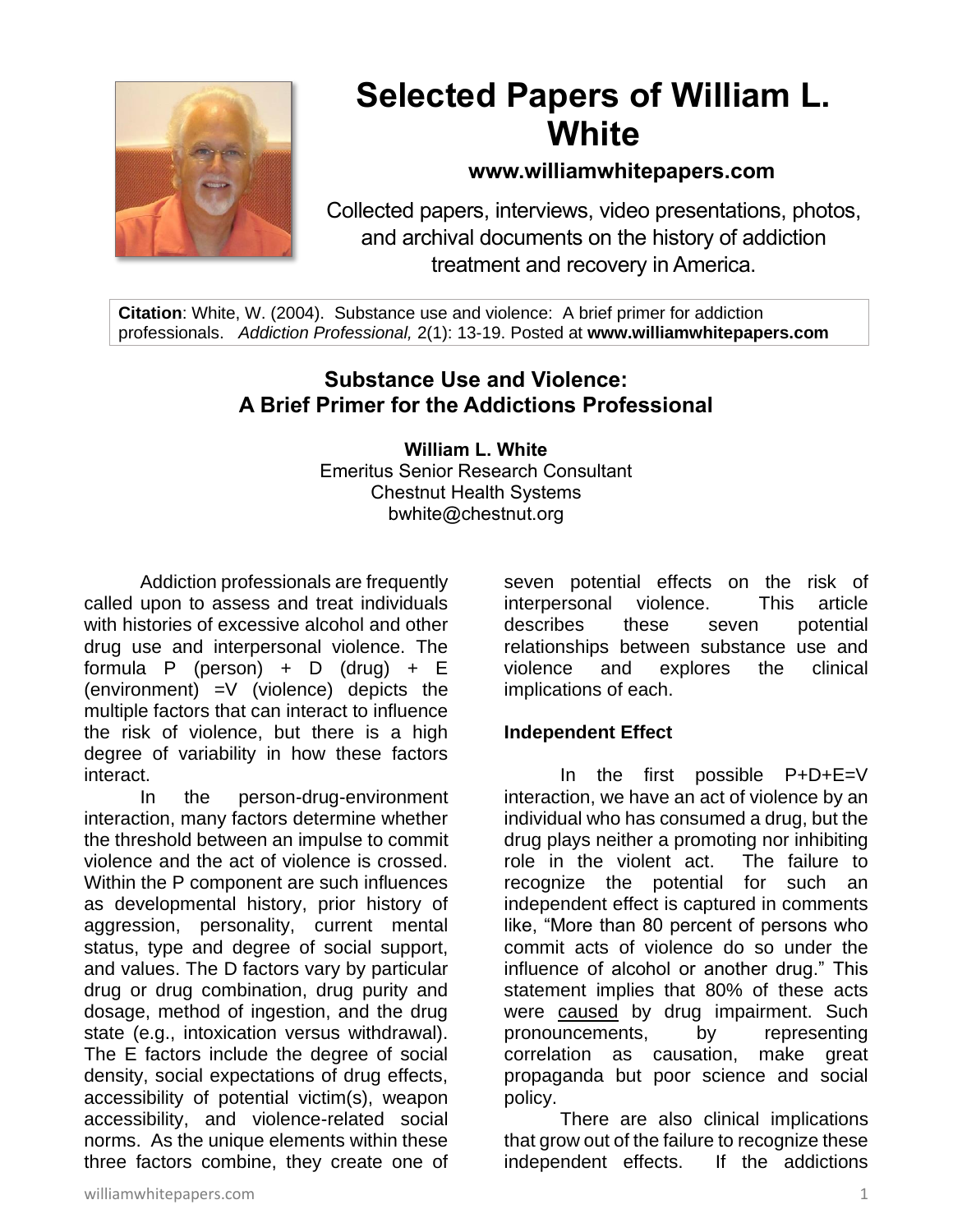professional assumes that a client's battering of his or her intimate partner or a mother's abuse of her child is a function of drug toxicity or radical personality change resulting from drug use, then the clinical corollary is that the violence will spontaneously remit with abstinence. But if the violence was unrelated to substance use, then the partner or the child could be at an even greater risk of victimization by a now sober and more physically competent perpetrator.

Clinical signs of violence as an independent behavior include violent acts that predated the onset of substance use, and a pattern of violence in which the timing, frequency and intensity of violent episodes are unrelated to drug choice, level of intoxication or stage of withdrawal. Where this is the case, violence needs to be understood as an independent, primary problem that requires concurrent treatment.

#### **Rationalizing Effect**

In this interaction, alcohol or other drug use plays no role in an act of violence but its real or feigned presence is used retrospectively to excuse aggressive behavior ("The devil/drug made me do it!") Substances may even be consciously used to provide a post-assault escape from personal responsibility. Substance use does contribute to violence in cultures that permit this escape from accountability, but its contribution must be understood in symbolic and social terms, not in terms of psychopharmacology.

Two clinical implications emerge from an understanding of this potential interaction between substance use and violence. The first is an awareness by the addictions professional that he or she may have clients feigning a substance disorder to escape culpability for violent criminal conduct that had little or nothing to do with substance impairment. This pattern of "pseudoaddiction" is indicated by the marked absence of denial and minimization of substance use (in fact, quite the opposite), and a history of conduct disorder predating drug experimentation. Such clients initially comply but later escalate boundary testing and aggression within the treatment milieu.

#### **Causative Effect**

A third potential interaction between a person, drug and environment involves situations in which violence is elicited by the effects of a drug with little contribution from the person or the environment. This raises the question: Can a drug cause an individual to commit an act of violence where there is no pre-existing risk for such aggression? The answer is a qualified yes, with a recognition that such instances are rare. This category of substance-influenced violence includes toxic organic psychoses resulting from acute or chronic drug use that are accompanied by delusions of persecution and auditory or visual hallucinations. In these states, drug-induced errors in perception and cognition can dramatically increase the risk of violence even in persons without a history of, or innate propensity for, aggression. Conditions that are traditionally included within this category include toxic organic psychoses produced by alcohol (e.g., idiosyncratic intoxication, alcoholic hallucinosis), stimulants such as cocaine and methamphetamine, and excessive doses of hallucinogens. The addictions professional, particularly those working in emergency services, intake or detoxification units, should be aware of the symptom configurations of the major toxic organic psychoses associated with violence. Most of these conditions require careful clinical management to simultaneously protect the safety of the client, the service professional, and the public.

#### **Additive Effect**

The fourth potential relationship between substance use and violence is a common one. Here we have a person who has some innate risk for violence (that includes most of us) but who under most circumstances is able to suppress violent impulses. A drug could play an inciting role in moving this individual across the threshold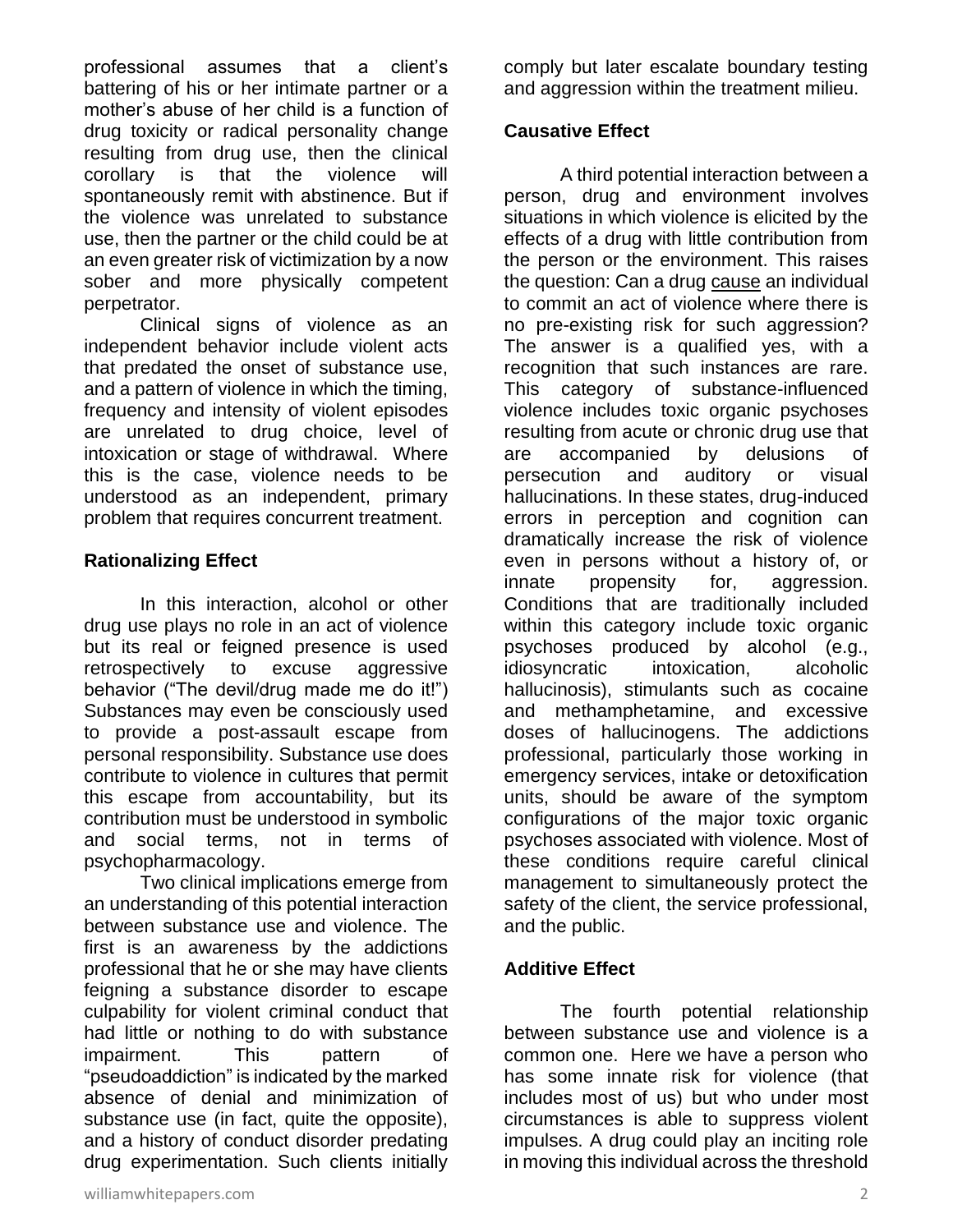of a violent impulse to a violent behavior. When we speak of additive effect, it means that substance use contributes to rather than causes violence. It makes this contribution by lowering the point of reactivity through disinhibition and impairment of judgment. In this case, substance intoxication doesn't create aggression; it simply lowers the threshold at which existing aggressive impulses are transformed into aggressive behavior.

The additive effect constitutes a significant portion of alcohol-related violence. This effect is particularly prominent when the following factors are combined: socioeconomic and psychological distress, high population density, high density of alcohol outlets, illicit and competing drug markets, and high density of handguns. Substances can generate a priming effect when an individual with high risk for aggression gets purposely "pumped" or "wired" to induce a chemical courage that intensifies the violent act.

One of the clinical implications of the additive effect involves the growing number of people being mandated to addiction treatment who do not meet traditional diagnostic criteria for addiction, but who will spend most of their lives in systems of punishment and control if they do not find a way to management this substance-violence interaction. Such individuals may be appropriately treated in addiction treatment programs if the program includes the following elements: special clinical tools to assess and treat individuals with a history of violent victimization and perpetration, personally relevant rationales for abstinence, and a wide menu of metaphors for the reconstruction of personal identity and interpersonal relationships. In an individual lacking the classic symptoms of alcoholism, the insight, "when I drink, I go to jail," may be more transformative than the mantra "I have the disease of alcoholism." Similarly, linking sobriety to the metaphors of "freedom" and "self-control" may be more meaningful for these clients than the metaphors of "powerlessness" and "surrender."

## **Synergistic Effect**

In our fifth possible interaction between substance use and violence, persons who combine exceptionally high risks for and past histories of violent perpetration are combined with high risk drug choices, dosages and methods of ingestion. This usually creates a risk and level of violence far exceeding the additive effect. What is produced instead is a multiplication effect that increases the risk and intensity (potential lethality) of violence.

Studies of persons who have committed multiple acts of violence, committed acts of violence against multiple targets, and committed acts of violence in patterns of self-accelerating frequency and intensity reveal a profile of this worst possible drug-person-environment interaction. This risk profile, which has emerged from the pioneering research of Dr. Lonnie Athens (see his *The Creation of Dangerous Violent Criminals*,1992, and *Violent Criminal Acts and Actors Revisited*, 1997) and others, often includes the following developmental sequelae:

- Neurological trauma (e.g., prenatal drug exposure, birth complications, blunt trauma, malnutrition, infection/fever) as evidenced by a history of seizure disorders or cognitive/sensory impairments.
- Neurological adaptations (changes in epinephrine [adrenalin], noradrenaline, and serotonin levels) resulting from sustained stress/trauma and as evidenced by atypical physical/emotional reactivity to environmental stimuli, atypical pain tolerance, and use of drugs to achieve state regulation.
- Abandonment (the failure to bond/attach; absence of safety, consistency and continuity of care in a primary relationship; early loss of primary relationships; isolation and self-containment; emotional numbing; inability to trust) (See Ken Magid and Carole McKelvey's *High Risk: Children without Conscience*, 1989).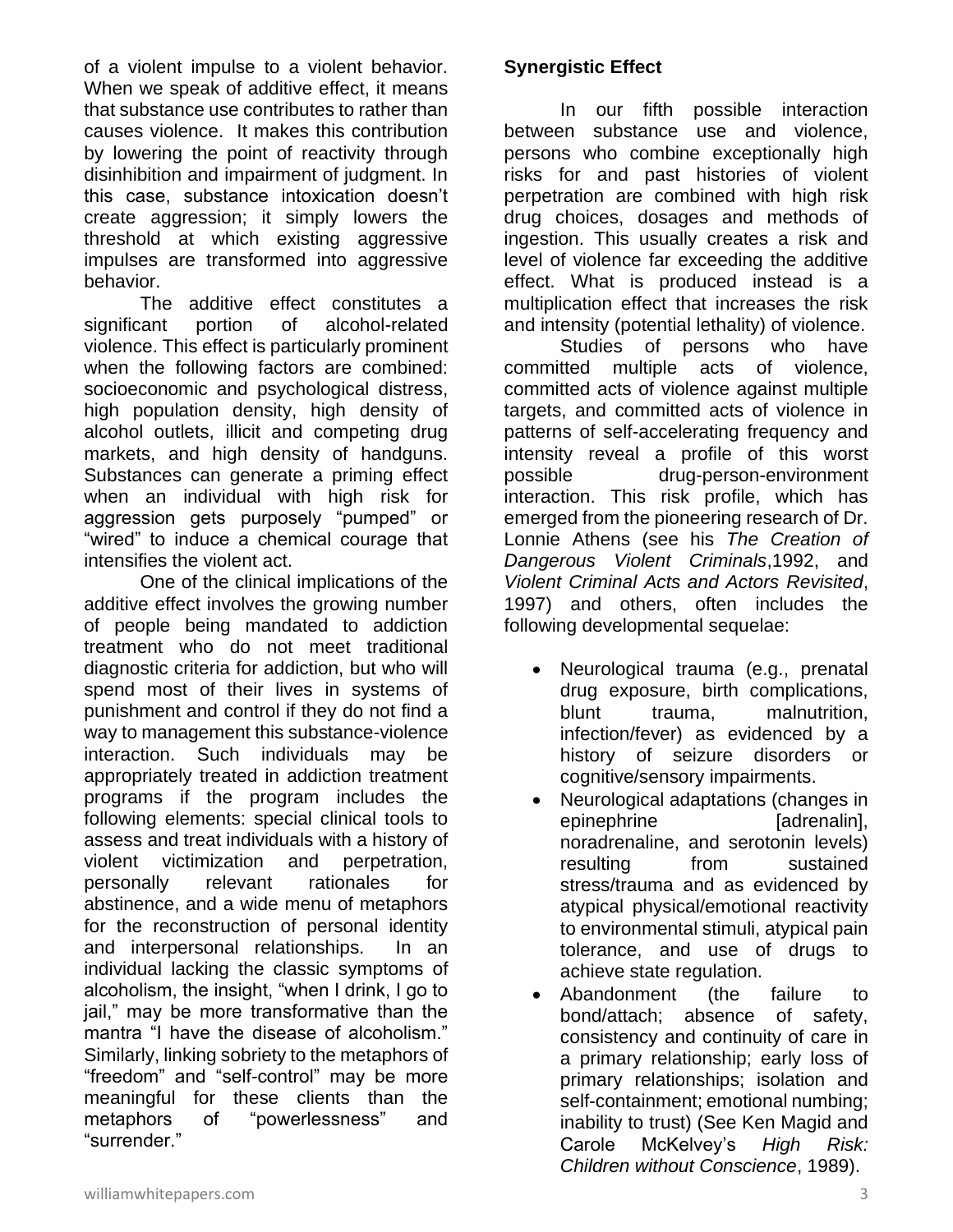- Brutalization (physical, sexual, emotional victimization) accompanied by multiple traumagenic factors (early onset of abuse, long duration of abuse, multiple perpetrators, perpetrators drawn from the family/kinship network, boundary invasive forms of abuse; failure to protect following disclosure).
- Horrification (exposure to the violent victimization of others).
- Violent coaching (transmission of the technology of violence via violent mentors, paramilitary subcultures or mass media).
- Violent style (onset and increased frequency and intensity of violence).
- Virulence (rigid self-encapsulization, predatory view of all interactions, preoccupation with power and control, aggression a core element of identity, high risk of lethality).

There are many early symptom clusters that predict this risk profile (enuresis, fire-setting, cruelty to animals) as well as protective factors that can interrupt this developmental trajectory (e.g., healthy surrogate families, non-violent coaching, early professional treatment). When this developmental trajectory is not interrupted, we have an individual "wired" for violence via:

- bias for action (as opposed to cognitive or emotional processing),
- atypical tolerance for pain,
- propensity to attribute hostile intent to others and misinterpret harmless cues as threatening,
- limited impulse control and problem solving abilities,
- impaired abilities to bring emotion under control once released,
- inability to initiate or sustain intimate relationships, and
- diminished capacity for empathy and remorse.

Collectively, such characteristics create a high risk for violence apart from any drugrelated influences. A synergistic effect occurs when drugs are consumed whose dose and frequency of use, method and duration of use, and pharmacological effect inflame this already high risk (See Illustration).

Most addiction professionals, unless cross-trained via advanced studies in psychiatry or psychology, are not qualified to treat such individuals by themselves, but may be appropriately included in multidisciplinary teams assembled for this purpose.

## **Neutralizing Effect**

The fact that certain drugs might work to lower the risk of violent assault has long been known in medicine. In persons whose aggressive and violent behavior is related to a primary psychiatric disturbance, a broad spectrum of psychotropic medications are available to bring these symptoms under control, increase the quality of their lives, and reduce their threat to others. Pharmacological interventions are similarly utilized to chemically inhibit those with histories of repeated sexual assaults. A question remains about the extent to which illicit drug use can reduce violence within particular individuals. Drugs that lower one's threshold of sensory overload, lower anxiety, blunt emotional experience and lower psychomotor activity could produce such an effect.

In an individual who brings a high risk for violent assault, drugs could be ingested that could alter this degree of risk. Alcohol intoxication, for example, might elevate that risk (via disinhibition) while opiates and lowpotency cannabis might inhibit violence. Someone with high risk for violence could exhibit no such behavior during periods of heroin intoxication, but might pose a great threat of violence during withdrawal or when drug free.

One clinical implication of this neutralizing effect can be seen in a client maintained on methadone who might pose little threat of violence while being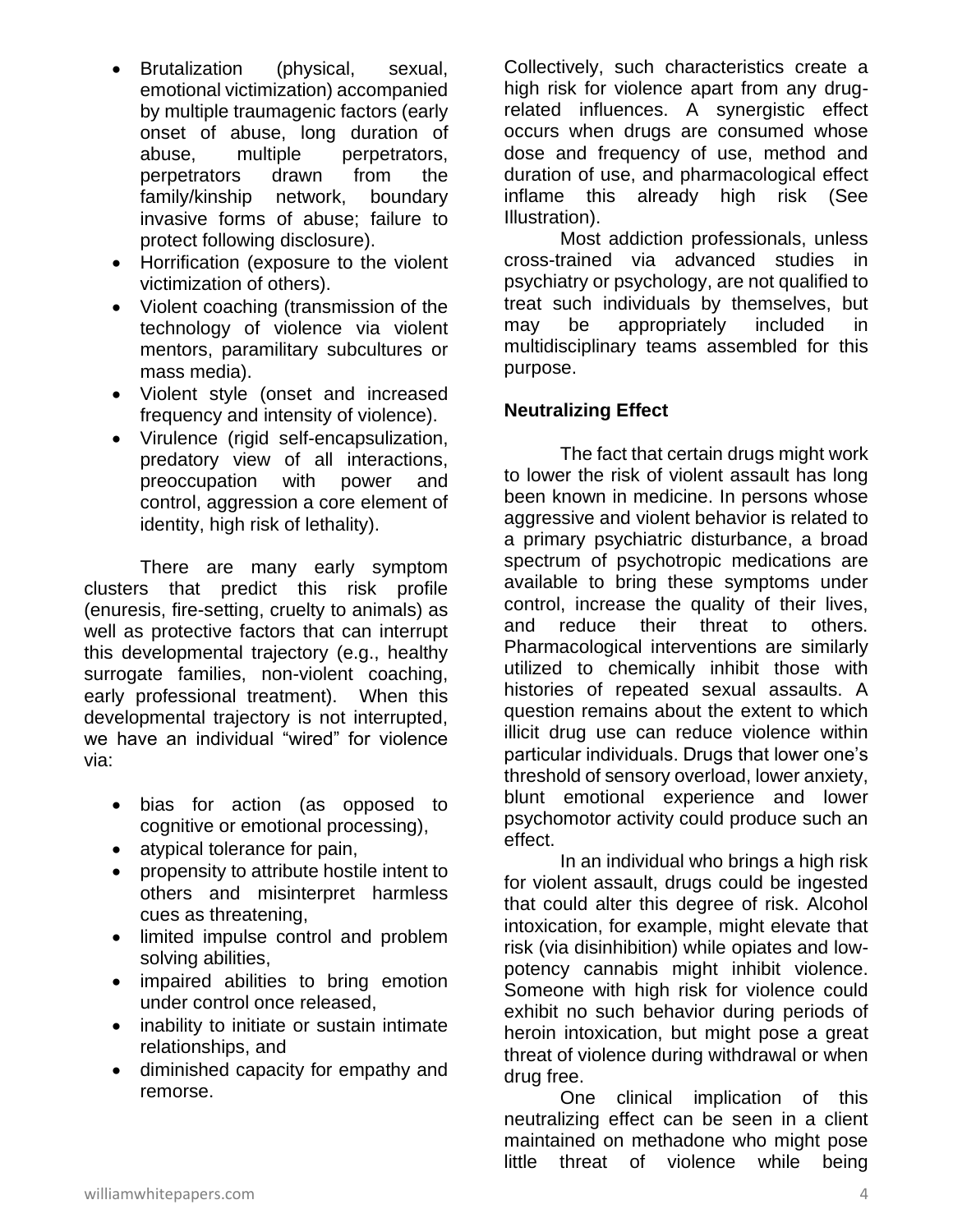maintained, but whose threat could dramatically increase if the client were "administratively detoxed" due to rule infractions. The increased risk of violence should be a consideration in the clinical protocol governing such decisions. This does not imply that someone regularly using narcotics is incapable of committing an act of violence. It merely means that to do so, he or she must break through the narcotic shield that diminishes the likelihood of such action. In contrast, alcohol, at all but the highest doses, provides no such shield while lowering the reactivity threshold at which aggressive impulse turns into violent behavior. In a person at personal risk for violence, alcohol acts like gasoline on a fire. In the same person, narcotics are like taking fuel or oxygen from the fire.

Signs of this neutralizing effect include a pattern of violence that predates the onset of substance use, declines or disappears during periods of use, but reappears during periods of voluntary or imposed abstinence. Treatment alternatives under such circumstances include substituting a medically monitored licit substance for the less reliable illicit drug or, where possible, replacing the chemical shield against violence with a psychological shield.

#### **Contextual Effect**

To illustrate how the environment can influence the risk for violence, we will close this discussion with a brief review of how the E element of our formula can tip the scales toward violence. Contextual violence occurs when an act of violence emerges not from personal risk, pharmacology, or their interaction, but from a social environment in which violence is a learned way to achieve status and power and to resolve problems.

This effect is most intense in the marriage between drug and criminal cultures. The 1980s witnessed a significant increase in the number of people entering treatment from such cultures who had been socialized to view violence as an appropriate strategy to maintain, protect, or expand one's territory within illegal drug markets. As that value spread, violence as both a strategic behavior and as a core dimension of personal character increased. The treatment of this pattern of violence focuses not on the drug but on removal of the individual from antisocial subcultures, the development of nonviolent skills and values, and enmeshment of the individual in a pro-social culture of recovery.

The addictions professional faces many challenges in addressing the issue of violence. These challenges, which range from the clinical to the ethical and legal, all hinge on understanding the complex relationship between substance use and violence. This article has underscored the complexity of this relationship by describing seven potential interactions between individuals, psychoactive drugs, and the physical and social environments in which they are consumed.

William L. White (bwhite@chestnut.org) is a Senior Research Consultant at Chestnut